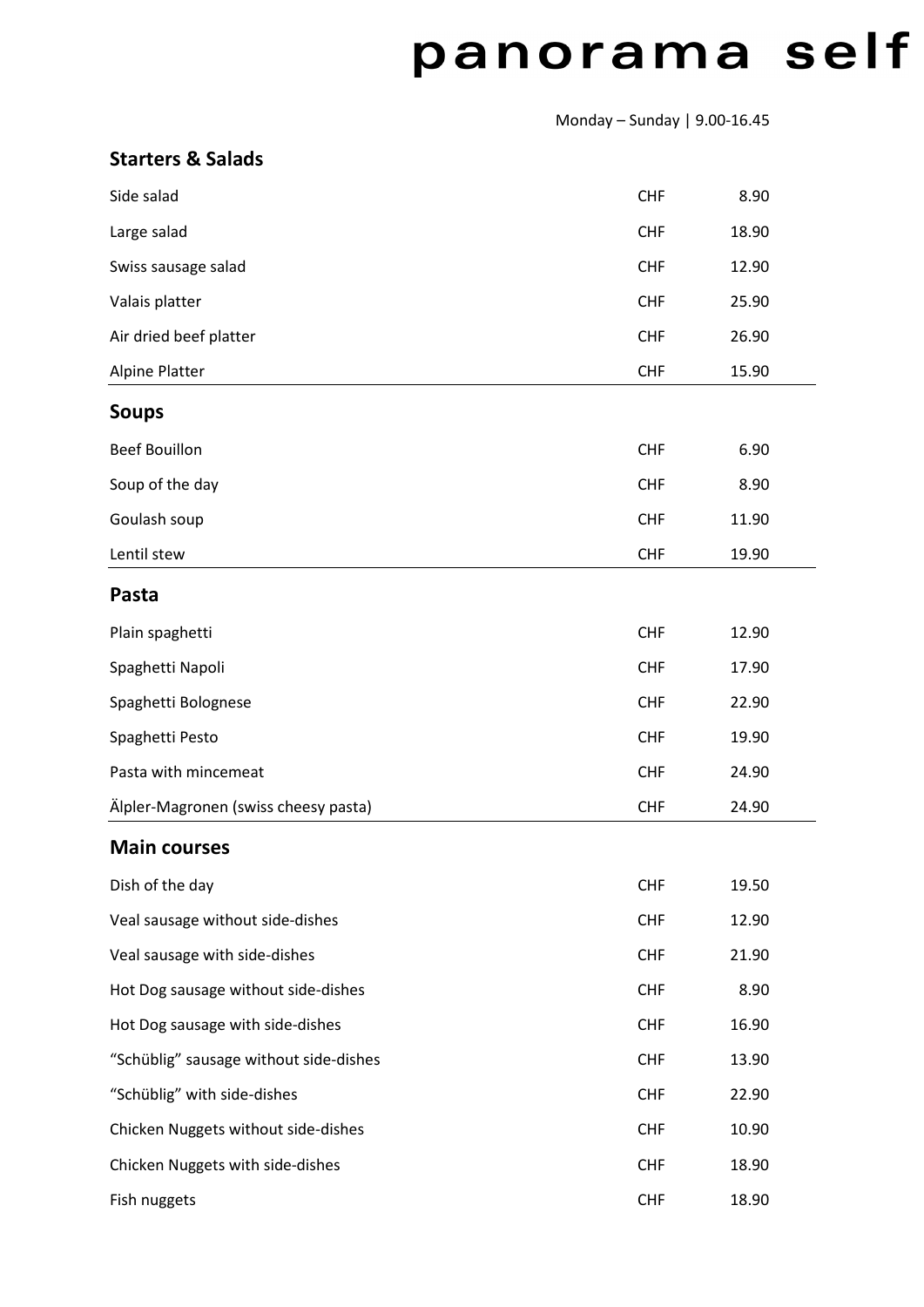## panorama self

| Chicken cutlet plain / breaded without side-dishes | <b>CHF</b> | 14.90 |  |
|----------------------------------------------------|------------|-------|--|
| Chicken cutlet plain / breaded with side-dishes    | <b>CHF</b> | 24.90 |  |
| Meatball spaghetti with tomato sauce               | <b>CHF</b> | 22.90 |  |
| Half a chicken                                     | <b>CHF</b> | 16.50 |  |
| Beef ragout                                        | <b>CHF</b> | 26.90 |  |
| Vegetable curry with rice                          | <b>CHF</b> | 19.90 |  |
| Vegetable curry with rice and chicken              | <b>CHF</b> | 30.80 |  |
| Portion of fries                                   | <b>CHF</b> | 9.90  |  |
| Vegetables                                         | <b>CHF</b> | 14.90 |  |
| Side-dishes                                        | <b>CHF</b> | 14.90 |  |
| Extra charge                                       | <b>CHF</b> | 0.60  |  |
| Children's menu until 10 years old                 |            |       |  |
| Hot dog                                            | <b>CHF</b> | 10.90 |  |
| Spaghetti Napoli                                   | <b>CHF</b> | 12.90 |  |
| Meatballs with spaghetti and tomato sauce          | <b>CHF</b> | 12.90 |  |
| Fish nuggets                                       | <b>CHF</b> | 12.90 |  |
| <b>Chicken Nuggets</b>                             | <b>CHF</b> | 12.90 |  |
| <b>Snacks</b>                                      |            |       |  |
| Croissant                                          | <b>CHF</b> | 2.00  |  |
| Chocolate croissant                                | <b>CHF</b> | 3.50  |  |
| Almond bar                                         | <b>CHF</b> | 3.50  |  |
| Sandwich                                           | <b>CHF</b> | 7.50  |  |
| Chicken Sandwich                                   | <b>CHF</b> | 9.50  |  |
| Roastbeef Sandwich                                 | <b>CHF</b> | 10.50 |  |
| <b>Desserts</b>                                    |            |       |  |
| Various cakes                                      | <b>CHF</b> | 7.50  |  |
| Various tarts                                      | <b>CHF</b> | 7.50  |  |
| Apple pie                                          | <b>CHF</b> | 7.50  |  |
| with vanilla sauce                                 | <b>CHF</b> | 1.50  |  |
| with cream                                         | <b>CHF</b> | 1.50  |  |
| Bircher muesli                                     | <b>CHF</b> | 8.50  |  |